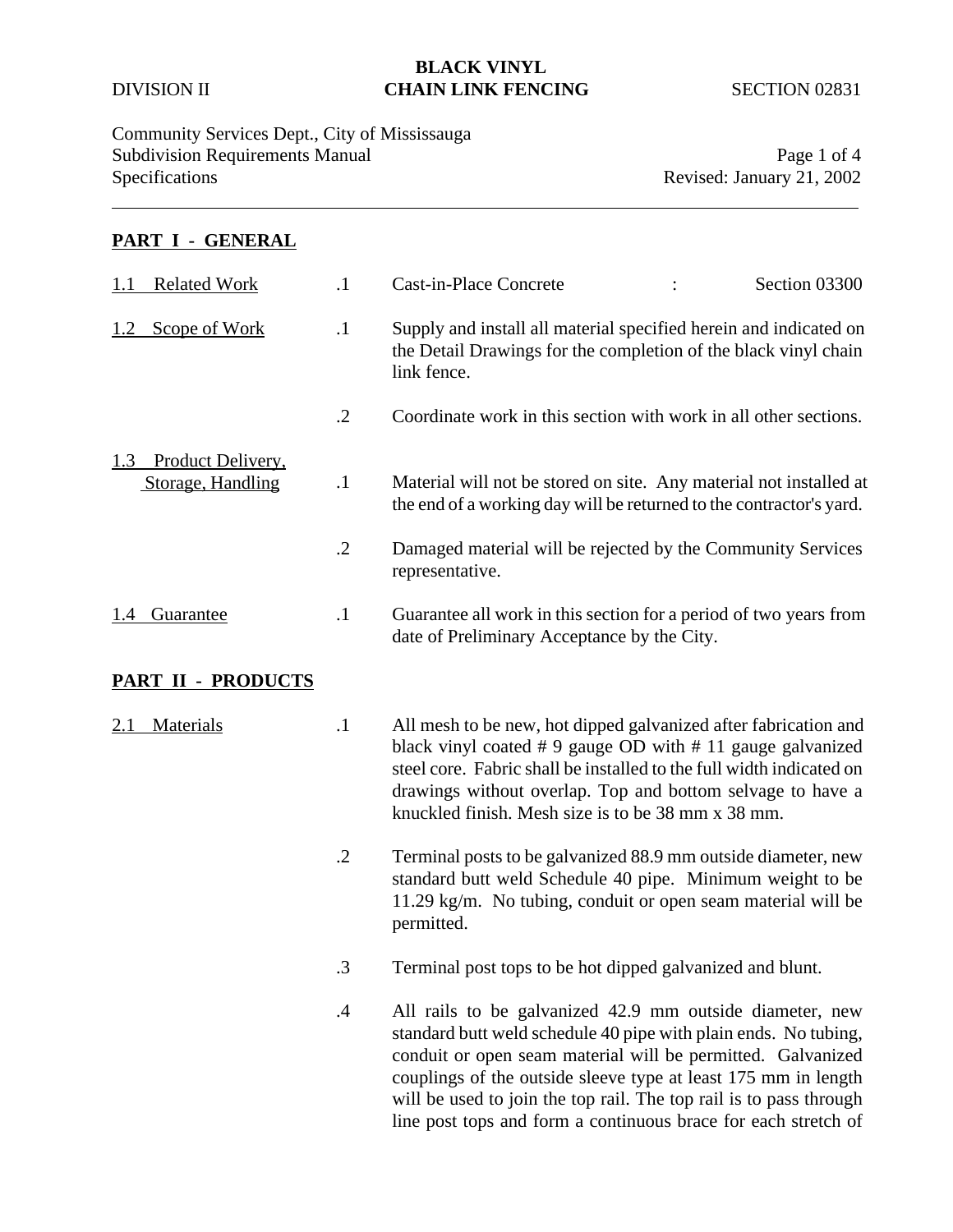## **BLACK VINYL**  DIVISION II **CHAIN LINK FENCING** SECTION 02831

Community Services Dept., City of Mississauga Subdivision Requirements Manual Page 2 of 4<br>Specifications Revised: January 21, 2002

Revised: January 21, 2002

| fence. The top rail is to be secured to each terminal post with hot<br>dipped galvanized steel receptacle fittings. Minimum weight to<br>be $3.39$ kg/m.                                                                                                                                                                                                                                                                            |
|-------------------------------------------------------------------------------------------------------------------------------------------------------------------------------------------------------------------------------------------------------------------------------------------------------------------------------------------------------------------------------------------------------------------------------------|
| Line posts to be 60.0 mm outside diameter, new standard butt<br>weld schedule 40 pipe. Minimum weight to be 5.48 kg/m. No<br>tubing conduit or open seam material will be permitted, no<br>welded section of pipe will be accepted.                                                                                                                                                                                                 |
| Line post tops to be hot dipped galvanized steel.<br>Top to<br>accommodate 42.2 mm outside diameter top rail in a horizontal<br>position.                                                                                                                                                                                                                                                                                           |
| The mesh shall be 38 mm x 38 mm black vinyl coated. All fabric<br>shall be $# 9$ gauge with an $# 11$ gauge galvanized steel core.                                                                                                                                                                                                                                                                                                  |
| Gates shall be installed as noted on contract drawings. All gate<br>frames to be galvanized 42.2 mm outside diameter, new standard<br>butt weld schedule 40 pipe with plain ends complete with heavy<br>duty galvanized hinges, self closing lockable latches and fittings.<br>No tubing, conduit or open seam material will be permitted.                                                                                          |
| Where applicable the tension wire shall be $#6$ gauge.                                                                                                                                                                                                                                                                                                                                                                              |
| All frame work and other fence components shall be finished<br>with black gloss enamel by powder coat application. Prior to<br>powder coating, all surfaces to be chemically cleaned and treated<br>with Parker Bonderite and Chlorothene solvent or approved<br>equals. Powder coating must be a polyester 2000 series applied<br>in a thickness of 4-5 Mils by electrostatic coat and oven cured to<br>a smooth and even surface. |
| Concrete footings shall conform to the Detail Drawings and<br>Division 3, Section 03300, Cast-in-Place Concrete.                                                                                                                                                                                                                                                                                                                    |
|                                                                                                                                                                                                                                                                                                                                                                                                                                     |

## **PART III - EXECUTION**

3.1 General .1 Fence locations will be staked out and reviewed by the Community Services representative prior to installation.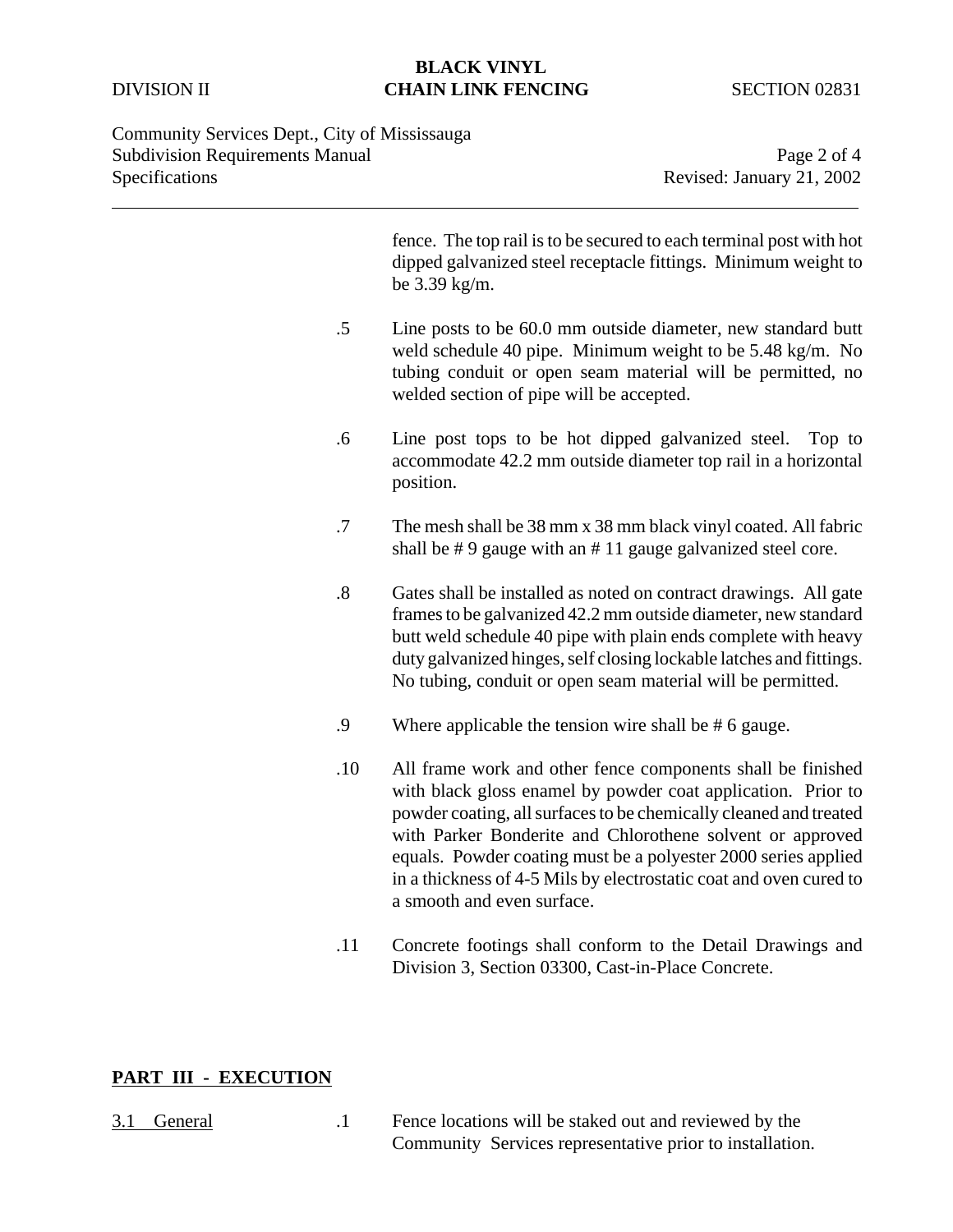## **BLACK VINYL DIVISION II CHAIN LINK FENCING** SECTION 02831

# Community Services Dept., City of Mississauga Subdivision Requirements Manual Page 3 of 4<br>Specifications Revised: January 21, 2002

Revised: January 21, 2002

| Installation<br>3.2 | $\cdot$ 1         | Remove debris and correct ground undulations along fence line<br>to obtain smooth uniform gradient between posts. Provide<br>clearance between bottom of fence and ground surface neither<br>less than 30 mm nor more than 50 mm.                                                                                          |
|---------------------|-------------------|----------------------------------------------------------------------------------------------------------------------------------------------------------------------------------------------------------------------------------------------------------------------------------------------------------------------------|
|                     | $\cdot$ .2        | Erect fence along lines indicated on drawings and in accordance<br>with CAN2-138.3-M80 latest edition.                                                                                                                                                                                                                     |
|                     | .3                | Excavate post holes to dimensions indicated on the drawings.<br>Minimum depth of post holes to be 1,200 mm.                                                                                                                                                                                                                |
|                     | $\cdot$ 4         | Install additional straining posts at sharp changes in grade and<br>where distance between end posts is greater than 150 m.                                                                                                                                                                                                |
|                     | .5                | Install corner post where change in alignment exceeds 10<br>degrees.                                                                                                                                                                                                                                                       |
|                     | .6                | Place concrete in post holes with sono-tube footings then embed<br>posts into concrete to depths indicated. Extend concrete 25 mm<br>above ground level and slope to drain away from posts. Brace<br>with temporary bracing to hold posts in plumb position and true<br>to alignment and elevation until concrete has set. |
|                     | .7                | Do not install fence fabric until concrete has cured.                                                                                                                                                                                                                                                                      |
|                     | $\boldsymbol{.8}$ | Install temporary braces on both sides of corner and straining<br>posts in similar manner.                                                                                                                                                                                                                                 |
|                     | .9                | Install top rail between posts and fasten securely to terminal posts<br>and secure waterproof caps.                                                                                                                                                                                                                        |
|                     | .10               | Install bottom tension wire, stretch tightly and fasten securely to<br>end, corner, and straining posts with tension bar bands.                                                                                                                                                                                            |
|                     | .11               | Lay out fence fabric. Stretch tightly to tension recommended by<br>manufacturer and fasten to end, corner, and straining posts with<br>tension bar secured to post with tension bar bands spaced at 300<br>mm intervals.                                                                                                   |
|                     | .12               | Secure fabric to top rails, line posts and bottom tension wire with<br>tie wires at 450 mm intervals. Give the wires minimum two<br>twists.                                                                                                                                                                                |